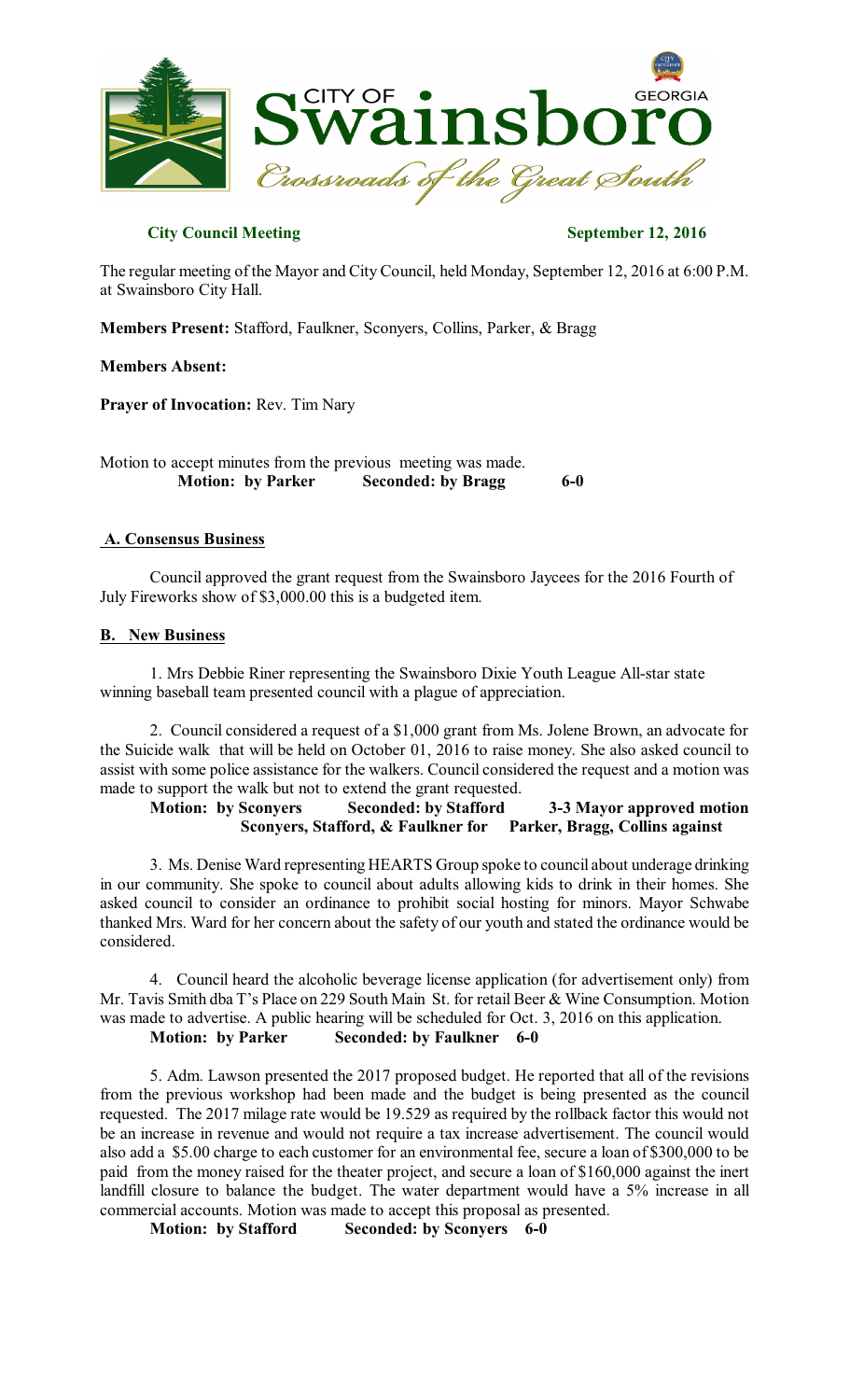6. Rev. Ida McMillian address the council asking for permission to use the property on Lewis St. owned by the city. She explained they would be putting in a church in that location. She stated that the church would clean up the area and would not require anything from the city.

Council then heard from Mrs. Gertude Phillips as she was also interested in the property. She explained the property would be used for a community center to rent out for birthdays and weddings. Councilperson Parker asked if there would be a charge to use the facility and Mrs. Phillips stated there would be a charge.

Mayor Schwabe explained to each of the ladies that council would have to discuss this issue and it would also be refered to the city attorney.

### **C. Old Business**

None

# **D. Committee Reports**

**Recreation:** Councilperson Parker handed out the minutes from the Recreation Department Board Meeting.

**Water and Waste Water:** Councilperson Sconyers everything routine.

**Police**: Councilperson Stafford presented the Police report.

Councilperson Stafford reported that the Police Personnel Committee had interviewed for a police officer position. They had received only one certified police officer application. The interviews were held and Marty Mercer was recommended for the job. Motion was made to accept the recommendation of the committee and hire Mr. Mercer for the position. **Motion: by Stafford Seconded: by Sconyers 6-0** 

**Public Works**: Councilperson Faulkner reported the public works department had been very busy after the storm.

**Administrative:** Councilperson Collins reported everything routine.

**Fire:** Councilperson Bragg presented the month fire report.

Chief Strobridge displayed the PASS device system the city has and reported the department had received a donation of 14 PASS devices for the system. This was an approximate donation of \$14,000.00.

Chief Strobridge reported that the Nation Fire Academy would be putting fallen Firefighter Ricky Thurman on the National Fallen Fire Fighter Wall in Innsbruck, Maryland. A local contingent will be traveling from Swainsboro to attend the ceremony. Council agreed to provide a van and gas for the trip.

**Airport:** No Report

**Executive**: No Report

### **Downtown Development**: No Report

**Building Inspection:** No Report

**Mayor:** Mayor Schwabe had no report.

An Executive Session was requested by Mayor Schwabe to discuss a property acquisition.

Motion was made to enter into Executive Session **Motion by Faulkner Seconded by Parker all in favor by show of hands**